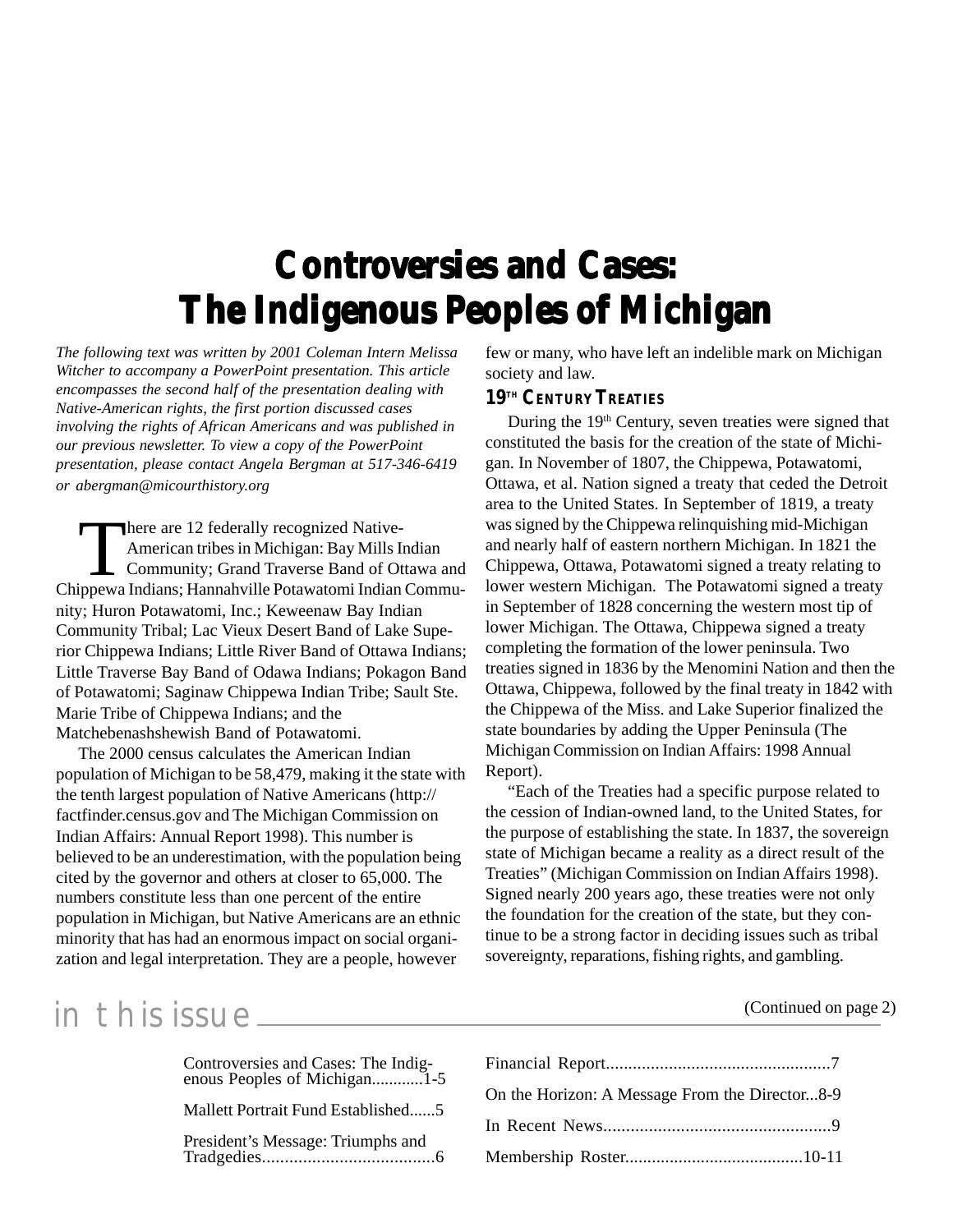Treaties have also come to play an enormous role in the relations between Native Americans and state and federal governments. In *United States v Michigan, 1979*, the U.S. Supreme Court ruled that a "treaty with Indians must be construed as the Indians would have understood it…(it) must be construed liberally in favor of Indians so that



*Map as seen in Michigan Commission on Indian Affairs: 1998 Annual Report.*

Indians are not wholly disadvantaged by the strength and resources of the United States" (471 F.Supp 192). In essence, when any legal case involving treaties and the rights of Native Americans is decided by a court, how Native Americans intended the treaty is a factor, but never the sole determinant.

State and federal legal proceedings of the last part of the 20<sup>th</sup> century have greatly affected not only Native Americans but all citizens of the state of Michigan. There has been great anger and tension, especially concerning fishing rights, between non-tribal citizens and Native Americans. Understanding what rights are in place and their legal foundation can foster greater acceptance and peace between all races.

#### **TRIBAL SOVEREIGNTY**

All interactions between Native-American tribes and the United States government are based on the concept of tribal sovereignty. The Legislative Research Division defined tribal sovereignty as "the inherent right of the tribe to govern itself." It further explained that:

*This right is predicated on the fact that prior to European colonization, tribes conducted their own affairs and needed no outside source to legitimate*

*their powers or actions. Once the Europeans arrived in North America, they claimed dominion over the lands they found, thus violating the sovereignty of the tribes already living there. As a consequence, Native Americans in Michigan retain a host of special rights, including gaming, hunting and fishing, and higher education tuition waivers.*

With the foundation of tribal sovereignty, a firmly entrenched legal reality upheld repeatedly by the U.S. Supreme Court, Native Americans have the grounds to address a wide variety of other issues.

#### **FISHING AND HUNTING RIGHTS**

One of the greatest struggles between Native Americans and the Michigan government comes from the controversy over fishing rights. This issue is of special importance in Michigan because of the profitability of the industry to the state. There has long been friction between the state and Native-American fishers who have resisted attempts to be regulated. The following cases indicate "the severity of the clash between private rights and the state's power to reasonably regulate the exercise of such rights for the public good and the environment" (26 WnL 796).

One of the first cases involving fishing and hunting rights was *People v Chosa* in 1930. Northern Michigan waters were, and are, a renowned tourist location for fishing and white citizens were concerned by the presence and actions of Native Americans. James L. Chosa and Basil Attikons, both Chippewa, were convicted of violating state fish and game laws on Keweenaw Bay on Lake Superior. Based on the treaties of 1836, 1842, and 1855 the defendants argued that Chippewas retained the right to fish and hunt offreservation. Their claim was that only the President of the United States could limit Indian hunting and fishing rights. The Michigan Supreme Court ruled that although treaties established the rights of the Indians to hunt and fish on reservation land, they were subject to the game laws of the state and that game regulation was an exercise of the sovereignty of the state, not the President. (Michigan Indian Rights Controversy and 252 Mich 160). The decision utilized a very rigid interpretation of the treaties and minimized the validity of treaties for Native Americans. The state and sport fisherman were relieved to know that Michigan had dominion over the actions of Native Americans in the Great Lakes.

In 1971, the ruling in *People v Jondreau* overturned the ruling given in *People v Chosa*. William Jondreau had been convicted for illegally catching four trout from the same Bay that Chosa and Attikons had fished. The Court held "that the state's fish and game regulations could not be applied to the Chippewa and Ottawa Indians protected by the treaties of 1836 and 1855 whether on or off the reservation because these treaty rights took precedent over state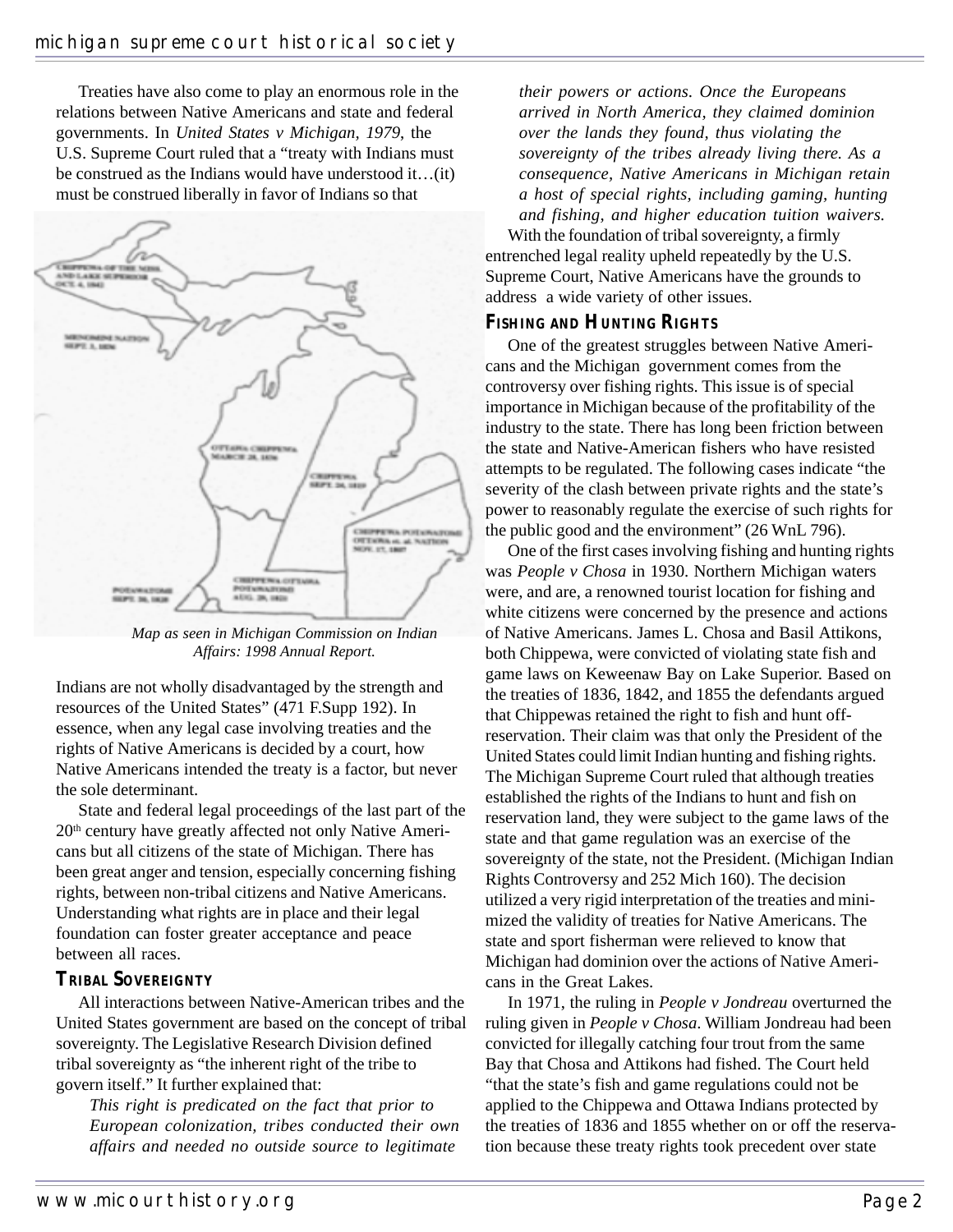laws by the virtue of the Supremacy Clause of the United States Constitution." Significantly, treaties were interpreted by the Court to take into consideration what Native Americans had intended or desired at the time of signing, rather than by the strict wording of the document. (MIRC and 364 Mich 539). Two questions remained: did treaty rights apply to off-reservation sites and when treaties did not specifically mention fishing rights did Native Americans still retain them? This controversy demanded further legal action for resolution.

#### **THE 1970S**

The early 70s would intensify the controversy when the Department of Natural Resources banned gill nets, the most

common method of fishing for Native Americans, in an attempt to conserve the commercial game fishing industry. Albert LeBlanc was arrested for using a gill net and fishing without a commercial license and found guilty in a local district court; the court of appeals reversed the decision. The case ultimately went to the Michigan Supreme Court, which upheld the reversal. There were several questions raised by this case: 1) the license requirement, 2) regulation of treaty rights, and 3) state prohibition of gill nets. It was found that the license requirement did violate treaty rights but the

ramifications and scope of state regulation were not addressed. (MIRC and 399 Mich 31).

The legal battle culminated in *United States v State of Michigan*. Judge Noel Fox of the Federal court ruled in a fashion that was considered stunning. *Michigan Out-of-Doors* summarized the case by stating, "Litigation leading to the landmark decision dates to 1973 when the federal government filed suit on behalf of the Chippewas against Michigan, alleging that the state was interfering with the Indians' right to fish under 19<sup>th</sup> century treaties by arresting them for violating state fishing regulations" (July 1979 p32). The decision expanded the provisions set forth in *People v LeBlanc*. Where the Michigan Supreme Court had been wary to tread in 1976, Judge Noel Fox boldly forged ahead in "what has been called the most far-reaching Indian rights decision" (MIRC/8). Fox concurred with Native Americans, ruling that they had never given up their fishing rights through treaties and that their rights took precedence over the state's right to regulate fishing. This decision did little to rectify the tensions and suspicions between Native Americans and sports fisherman. It was a complicated case that

involved great legal maneuvering, but ultimately the United States Supreme Court refused the case and the decision stood.

#### **GILL NETS**

Gill nets have been used in the Great Lakes since before Western settlement. Discussions of Native-American fishing rights inevitably lead to the topic of gill nets. They are undoubtedly the traditional tool of Native Americans, but commercial and sports fisherman, along with the DNR, see the tool as having many adverse affects on the environment and fish populations. The main argument against the use of gill nets is that they are non-selective and are believed to lead to depletion of certain fish species.



#### **CONSENT AGREEMENT**

The Consent Agreement of 1985 afforded the most hope for future relations between Native Americans and sports fisherman. "The agreement sought to achieve the following aims: accommodation of Indian rights, protection of the fishery, and cessation of Indian-white hostilities" (MIRC/11). To date, the Agreement has been mostly successful and was renewed in 2000, demonstrating that tribes and the State seem to have reached a tentative peace.

#### **GAMBLING**

Another issue of particular concern in the state of Michigan is the question of gaming rights. In the past five years, casinos have become a commonplace sight in the state, but many residents vaguely remember the conflict and difficulty that preceded their existence. Establishing casinos on reservations within Michigan was a complicated process that involved not only the U.S. Supreme Court but also a 1988 act of Congress known as the Indian Gaming Regulatory Act (IGRA). The nuances of the compact between the states and tribes were just recently questioned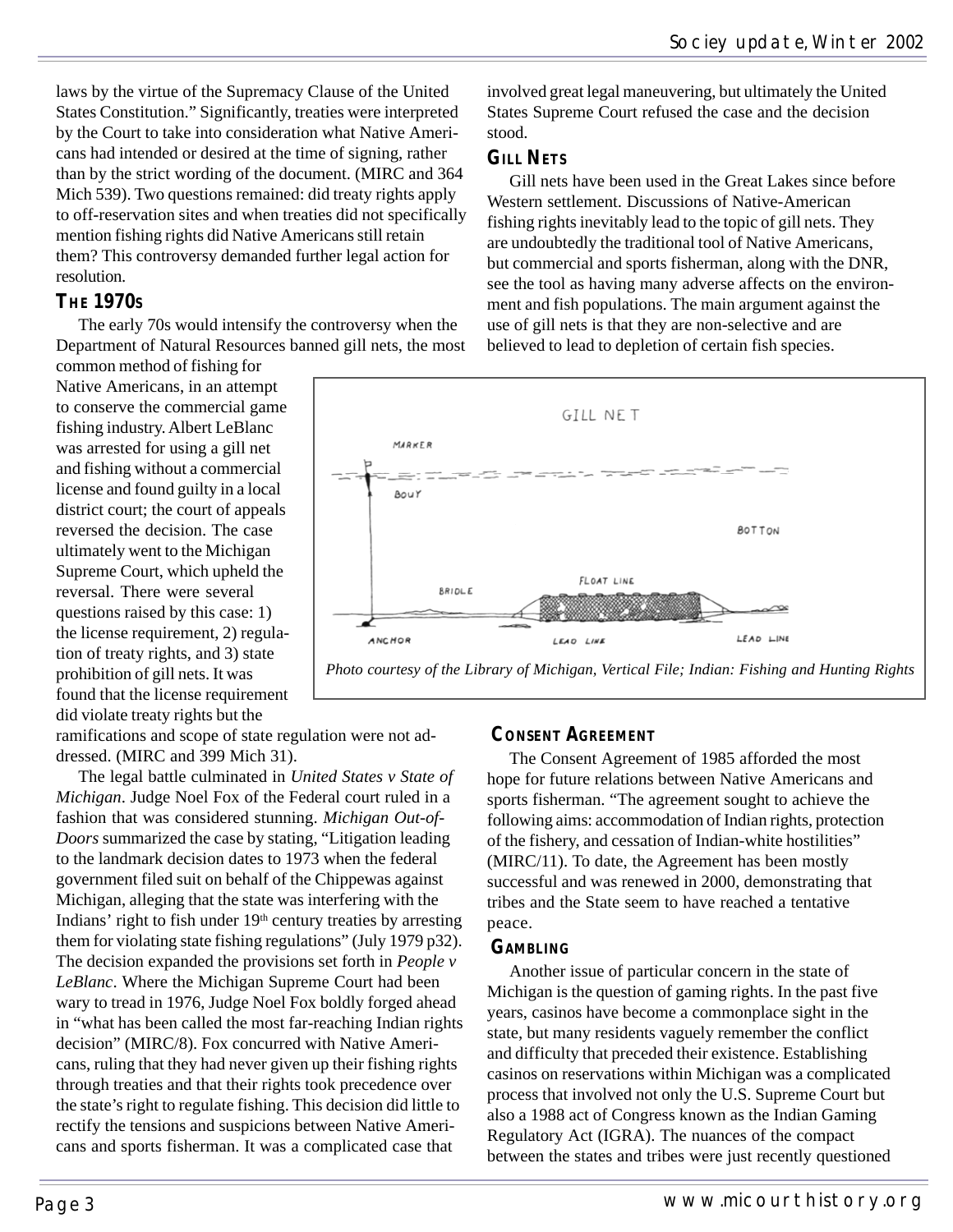with the establishment of the three private casinos in Detroit. Whether you gamble or not, there is little doubt that this issue affects everyone in Michigan.

The dilemma began with an innocent enough game, Bingo. The state of Michigan decided to take certain tribes to court for failure to obtain a license for high stakes Bingo. Once again, the foundation of the suit was to explore what rights the state had to regulate tribal activities. The gambling issue was based less on specific treaties, as in the fishing

level made it possible for tribe-sponsored gambling in Michigan.

#### **NEGOTIATIONS**

In the state of Michigan, compact negations began in 1989 and took almost four years to resolve due to a disagreement in the use and legality of slot machines. Governor Blanchard, followed by Governor Engler, refused to "allow electronic games of chance in the compacts. Both Administrations believed that these games did not meet the

test of being authorized by State law" (Griffin 2). It would be a case that did not involve Native Americans that would effectively allow for games of chance to be included in negotiations. *Primages v Liquor Control Commission* confirmed that electronic games of chance were legal in the state of Michigan. That *Primages* decision gave compact negations the resolution needed to conclude amicably on August 30, 1993. Though IGRA forbade states to impose taxes beyond the deferment of regulation, the tribes agreed to pay state and local government eight percent of the "net win, the amount wagered minus the payout to the players" (Gaming & Casino Oversight 2). Native Americans negotiated casinos

This map shows the location and number of casinos run by Michigan tribes currently operating in the state of Michigan. ( A History of Indian Gaming in Michigan: Prepared by Jerry Griffin.)

suit, and more on the intrinsic concept of tribal sovereignty. While Michigan attempted to resolve the issue, the same question was being asked on a national level. It would be the federal government that would assist each state in answering the question of the extent of tribal sovereignty in two ways: first with the U.S. Supreme Court decision in *California v Cabazon Band of Mission Indians* and second with the Congressional Act that resulted in IGRA.

The *Cabazon* decision allowed for Native Americans to participate in gambling without interference from the state as long as the activity was allowed by the state. In Michigan, Bingo was legal and therefore Native Americans were allowed to conduct high stake games. IGRA classifies gambling in three categories. Class III prohibits casino gambling unless it is legal in the state and the tribe enters into a compact with the state (Gaming & Casino Oversight 1). IGRA forced the state of Michigan, which allowed gambling, to enter into good faith negotiations with tribes. The combination of Cabazon and IGRA on the national

with slot machines and conceded to share the profits as long as they had the exclusive right to operate slot machines.

#### **DETROIT CASINOS**

Detroit casinos further added to the complex nature of state and tribal interaction. The governor refused to permit off-site casinos for tribes so a vote, for the fourth time, went before the city of Detroit to allow private casinos. The proposal was passed and three licenses were issued for casinos in the city. With three private casinos now allowed to operate, all with games of chance, the question arose as to whether tribes still had to pay the eight percent of net win to the state. *Sault Ste. Marie Tribe of Chippewa Indians v Engler* in 1998 stated that "Michigan Indian tribes still hold the exclusive right to operate electronic games of chance in Michigan despite enactment of the Michigan Gaming Control and Revenue Act authorizing and the granting of up to three licenses for casino gambling in Detroit" (146 F.3d 367). For the time being, there seems to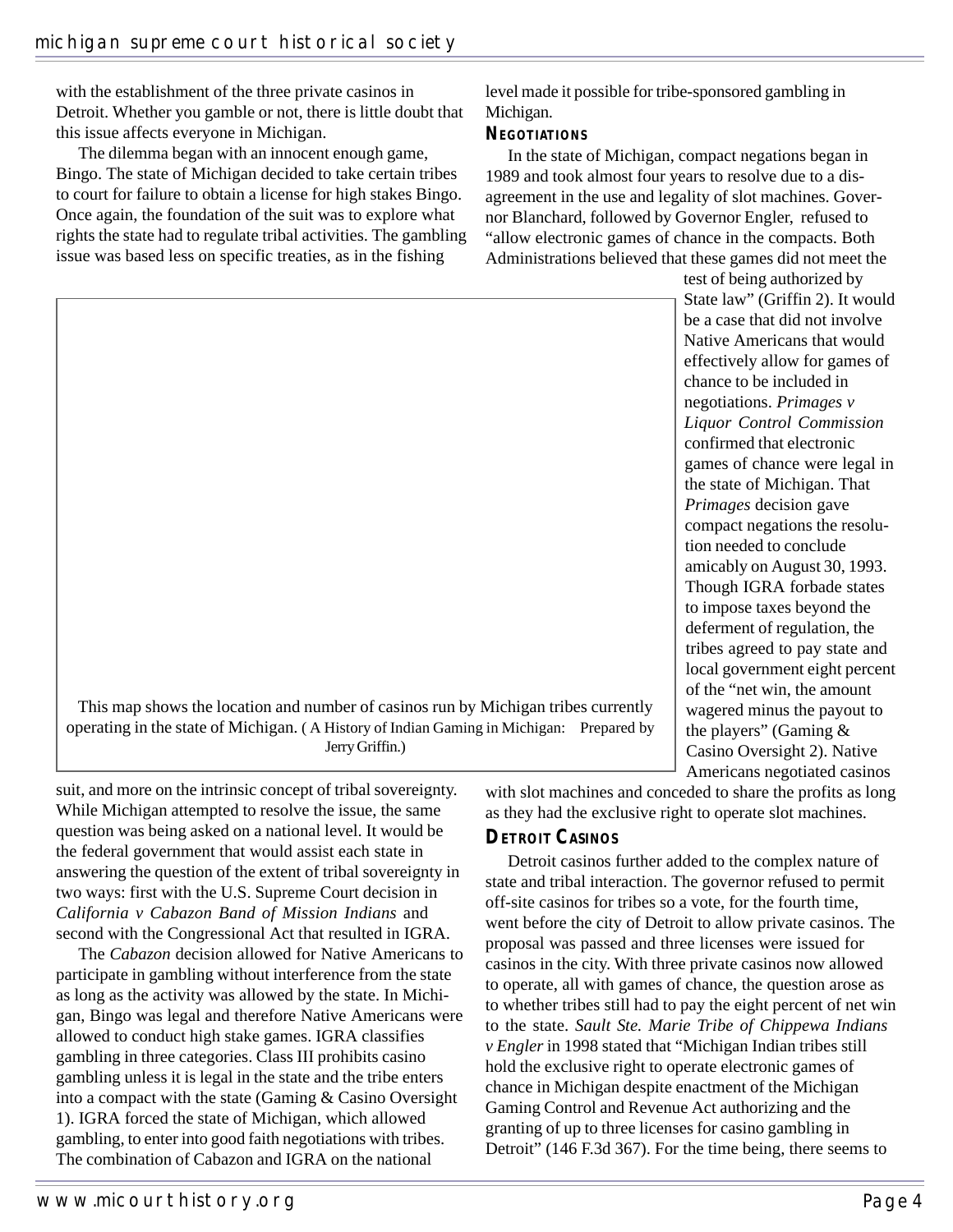be another lull in the struggle between tribes and the State.

#### **CONCLUSION**

Issues such as tribal sovereignty, fishing rights, and gambling extend beyond the realm of Native American concerns. There are many others affected by the issues discussed in this presentation. The decisions of the Michigan Supreme Court, as well as the U.S. Supreme Court, have ramifications far beyond the tribal community. There can be little doubt that understanding the basis for the status quo can help enlighten all members of our society and might aid in greater peace between Native Americans and non-Indian people. The Michigan Supreme Court has and continues to play a vital role in the lives of each and every citizen in Michigan, and Native American rights are just another lens through which to view the magnitude of that role.

### **BIBLIOGRAPHY**

#### **CASES**

- 1. Treaties; Michigan Commission on Indian Affairs:1998 Annual Report
- 2. *People v Chosa*; 252 Mich 154, 1930
- 3. *People v Jondreau*; 384 Mich 539, 1971
- 4. *United States v State of Michigan*; 471 F.Supp 192, 1979
- 5. *People v LeBlanc*; 399 Mich 31, 1976
- 6. *California v Cabazon Band of Mission Indians*. *Primages v Liquor Control Commission*
- 8. Sault Ste Marie Tribe of Chippewa Indians v Engler; 146 F.3d 367, 1998

#### **WORKS CONSULTED/CITED**

- 1. Native American Rights/Legislative Research Division (Mdoc KFM4705.N38 2001 c.2)
- 2. The Michigan Commission on Indian Affairs: 1998 Annual Report (Mdoc KFM 4705.6.E3 A8z 1998 c.2)
- 3. A History of Indian Gaming in Michigan: Prepared by Jerry Griffin (Mdoc KFM 4705.6.L67 M53 1996 .3)
- 4. Michigan Indian Fishing Rights Controversy vol.19 no.3 (Mdoc KFM 4705.6.H85 C66 1999 c.3)
- 5. *Michigan Bar Journal* May 1989, vol. 68 no.5 (Indian Gaming and Economic Development on the Reservation)
- 6. 2000 Census Information for Michigan www.census.gov
- 7. 26 WnL 796
- 8. *Michigan Out of Doors*, July 1979 "Fisherman Look to Congress After Indian Rights Ruling"
- 9. The Gillnet and State Policy: Fishing Controversy Backgrounder #2 Library of Michigan Vertical File

## **Portrait Fund Established for Justice Conrad L. Mallet**

The Michigan Supreme Court Historical Society is pleased to announce that fundraising efforts have commenced for the official Court portrait of Justice Conrad L. Mallett, Jr.

Justice Mallett, who received his B.A. from UCLA in



1975 and his M.P.A. and J.D. from the University of Southern California in 1979, served on the Court from 1990 until 1999 as its 97th Justice. He was the first African-American to serve as Chief Justice of the Michigan Supreme Court.

Donations of any amount are entirely tax-deductible

and can be made to the Society by sending a check or money order to the Justice Conrad L. Mallett, Jr. Portrait Fund, Michigan Supreme Court Historical Society, 306 Townsend Street, Lansing, MI 48933.

### **Other Portrait Funds**

A portrait fund has also been established for Justice James H. Brickley. Justice Brickley, who retired from the Court in 1999 and passed away in 2001, served the

Court as its 92nd Justice and as Chief Justice from 1995 to 1996. He completed both his Bachelor's and his law degree at the University of Detroit, continuing on to earn a Master's Degree in Law from New York University.

Donations are tax-deductible and can be made by sending a check or money order to the Justice James H. Brickley Portrait Fund.

Donations to either fund can also be made over the phone using a credit card. To complete the transaction by phone, please call 517-346-6419. We look forward to the completion and dedication of these two important portraits in the upcoming year.

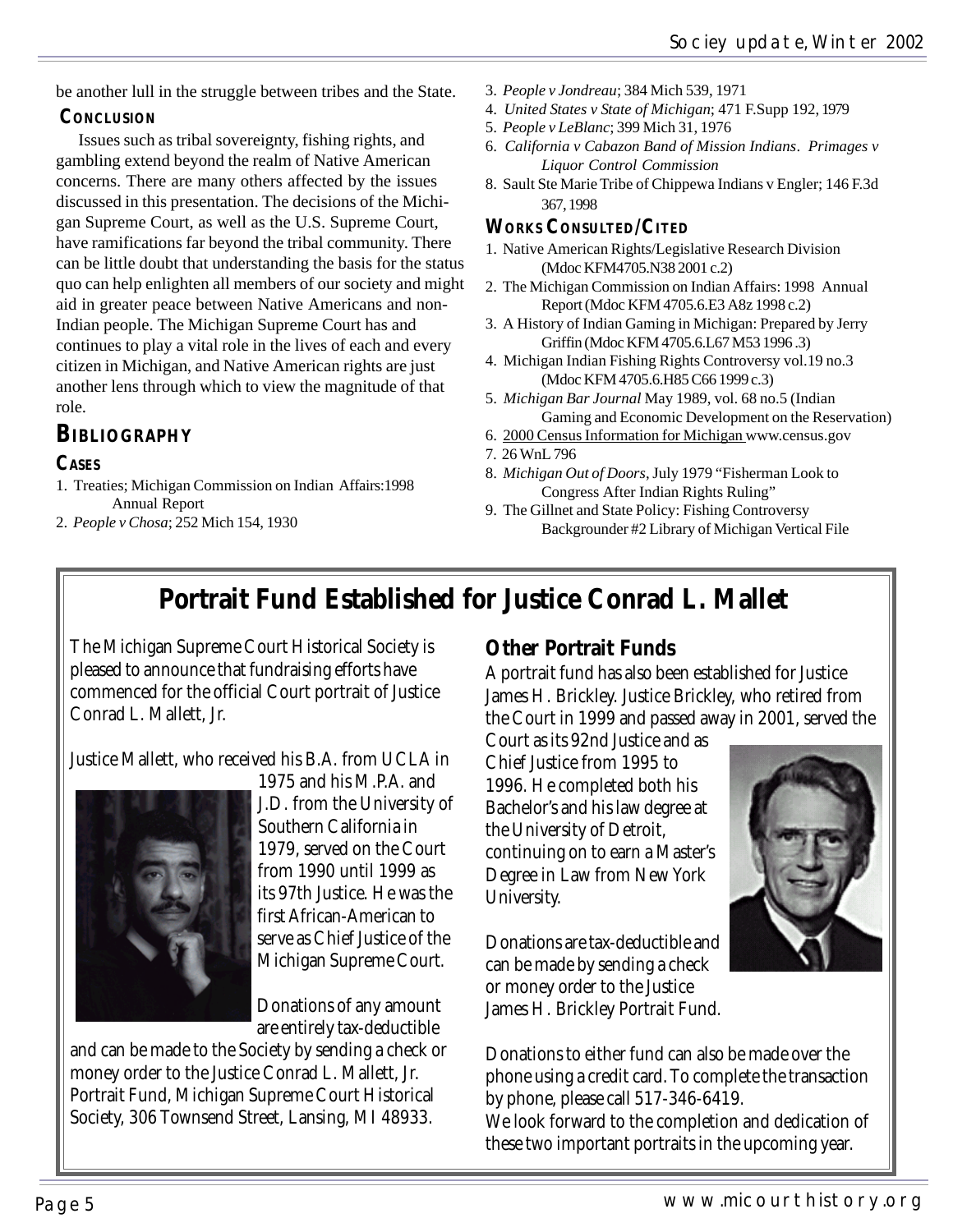# **President's Message: Tragedies and Triumphs**

The past year has been filled with both heartbreak and pride, with tragedy and triumph. On the national level, the events of September 11 left all of us reeling. The doubleedged sword of humanity is our constant desire to out-do ourselves, and just when we think that we've seen the worst human nature has to offer someone comes along to prove us wrong. As proven time and again throughout history, even the most horrible events give rise to some level of good. Everyday citizens stepped up to become heroes. A renewed sense of patriotism swept the nation. A willingness to give, seldom seen at such levels, helped to ensure the financial survival of the survivors.

On a more local level, 2001 brought the loss of cherished friends and outstanding jurists. Chief Justice James H. Brickley, who served on the Court from 1983 until 1999, passed away in September. Chief Justice Mary S. Coleman, who served on the Court from 1973 until 1982 passed away on November 27. The Society lost a boardmember in the person of Thomas A. McNish, who passed away on December 16. The Court lost an additional supporter in December in the person of Professor Joseph Grano, husband of Chief Justice Maura D. Corrigan. Their voices and their presence will be missed.

In the midst of all that has happened, the Society has had a strong and productive year. In April, former Chief Justice Thomas E. Brennan delivered a speech recounting both the history of the chief justiceship and his own experiences as chief justice of the Court to a crowd of over 120

Annual Luncheon attendees. On October 9, with the help of former Justice and Detroit Mayor Dennis W. Archer, the Court honored Detroit's 300th birthday. In November, the Society continued its tradition of dedicating portriats of retired justices to the Court with a ceremony dedicating the portrait of Justice Patricia J. Boyle.

In 2001, the Society received its first-ever grant for its Education Project and welcomed 54 new members. We continued to oversee the transfer of our existing oral histories onto CD-rom and will soon see them available to everyone on the World Wide Web. The Coleman intern completed several small research projects and created a PowerPoint presentation and accompanying speech on the Michigan Supreme Court's role in the civil rights struggle. We published and distributed the 1999 Coleman intern's research in the form of a booklet entitled "A Brief History of the Michigan Supreme Court." 2001 brought with it the completion of the posthumous portraits of Justices Reid and Sharpe, which complete the Court's collection of portraits of 20th Century jurists.

While there has been much to mourn this year, there has also been much to celebrate. I thank each and every one of our members for your ongoing support of the Society's various projects and for your recognition of the importrance of our work.

- Wallace D. Riley, President

#### *Have you paid your 2002 Dues?*

For your convenience, the Society accepts Visa, MasterCard, and American Express. Please call (517) 346-6419 to make your payment by phone, or complete and mail or fax the following information to: Michigan Supreme Court Historical Society, 306 Townsend Street, Lansing, MI 48933, Fax (517) 372-2716.

|                                          |                 |           | [] Check enclosed | [] Credit Card (Circle one)      |  |
|------------------------------------------|-----------------|-----------|-------------------|----------------------------------|--|
|                                          |                 |           |                   | Visa MasterCard American Express |  |
| City<br>$State$ <sub>_____________</sub> |                 |           |                   |                                  |  |
| $Zip$ Phone                              |                 |           |                   |                                  |  |
| * Individual Membership:                 | \$100<br>\$1000 |           |                   |                                  |  |
| * Corporate/Law Firm Membership:         |                 |           |                   |                                  |  |
| Total Payment \$                         |                 | Signature |                   |                                  |  |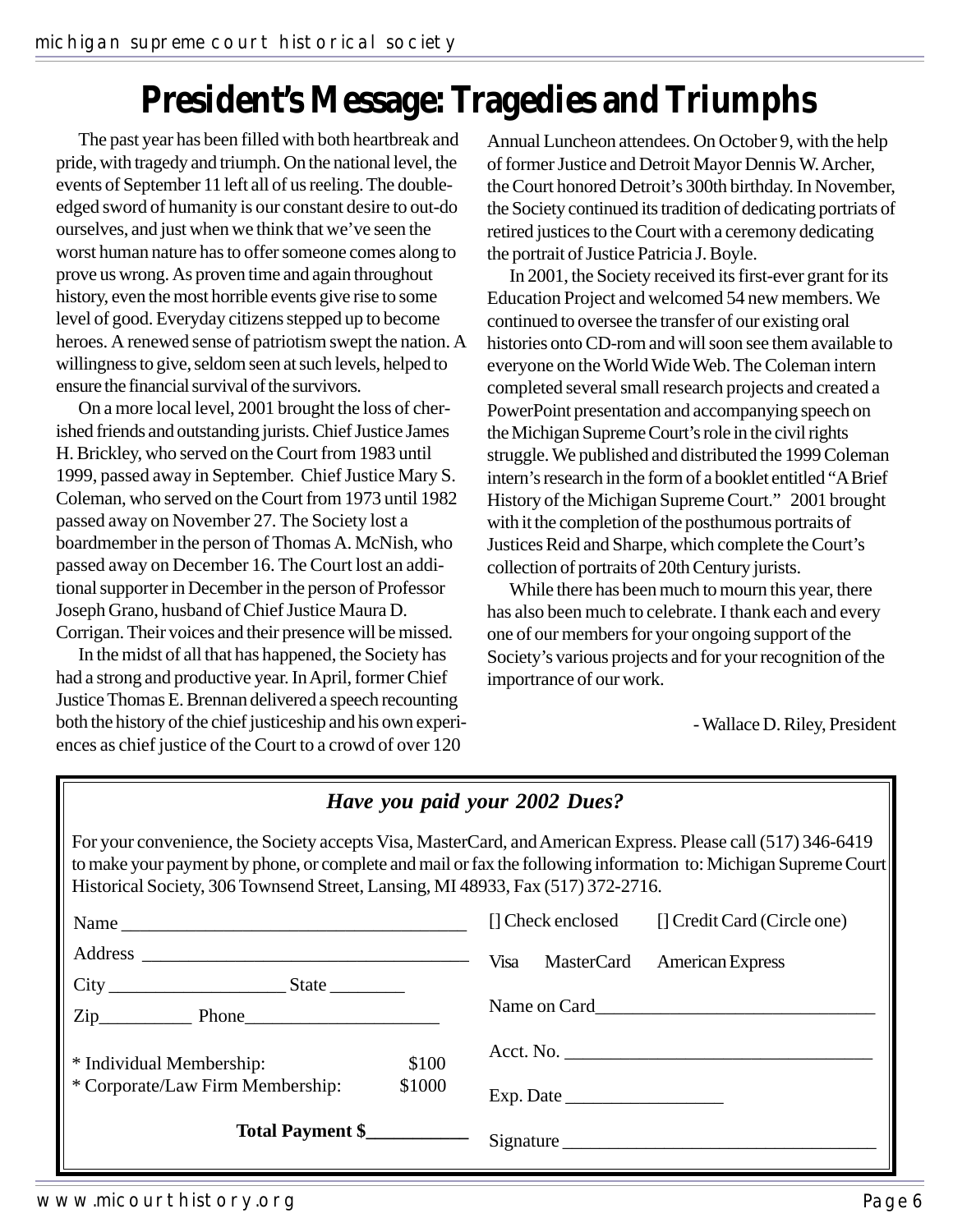#### **Michigan Supreme Court Historical Society, Inc. Statements of Activities - Cash Basis Years Ended December 31, 2001 and 2000**

| <b>Public Support and Revenues:</b>                | 2001       | 2000      |  |
|----------------------------------------------------|------------|-----------|--|
| Contributions/Dues                                 | \$39,911*  | \$70,755* |  |
| <b>MSBF-IOLTA Funds</b>                            | \$84,104   | \$80,193  |  |
| <b>Investment Income</b>                           | \$10,385   | \$5,486   |  |
| <b>Total Public Support and Revenue</b>            | \$134,400  | \$156,434 |  |
| <b>Expenses:</b>                                   |            |           |  |
| Program Services: Historical Preservation          | \$94,940   | \$75,119  |  |
| <b>Supporting Services: Management and General</b> | \$20,806   | \$15,160  |  |
| <b>Total Expenses</b>                              | \$115,746  | \$90,279  |  |
| <b>UnrealizedGains on Investments</b>              | \$(24,994) | \$10,774  |  |
| <b>Change in Net Assets</b>                        | \$(6,340)  | \$76,929  |  |
| <b>Net Assets:</b>                                 |            |           |  |
| Beginning of Year                                  | \$371,481  | \$294,552 |  |
| End of Year                                        | \$365,141  | \$371,481 |  |

\* A significant amount of dues dollars for 2001 were pre-paid in December 2000.



**Public Support and Revenue**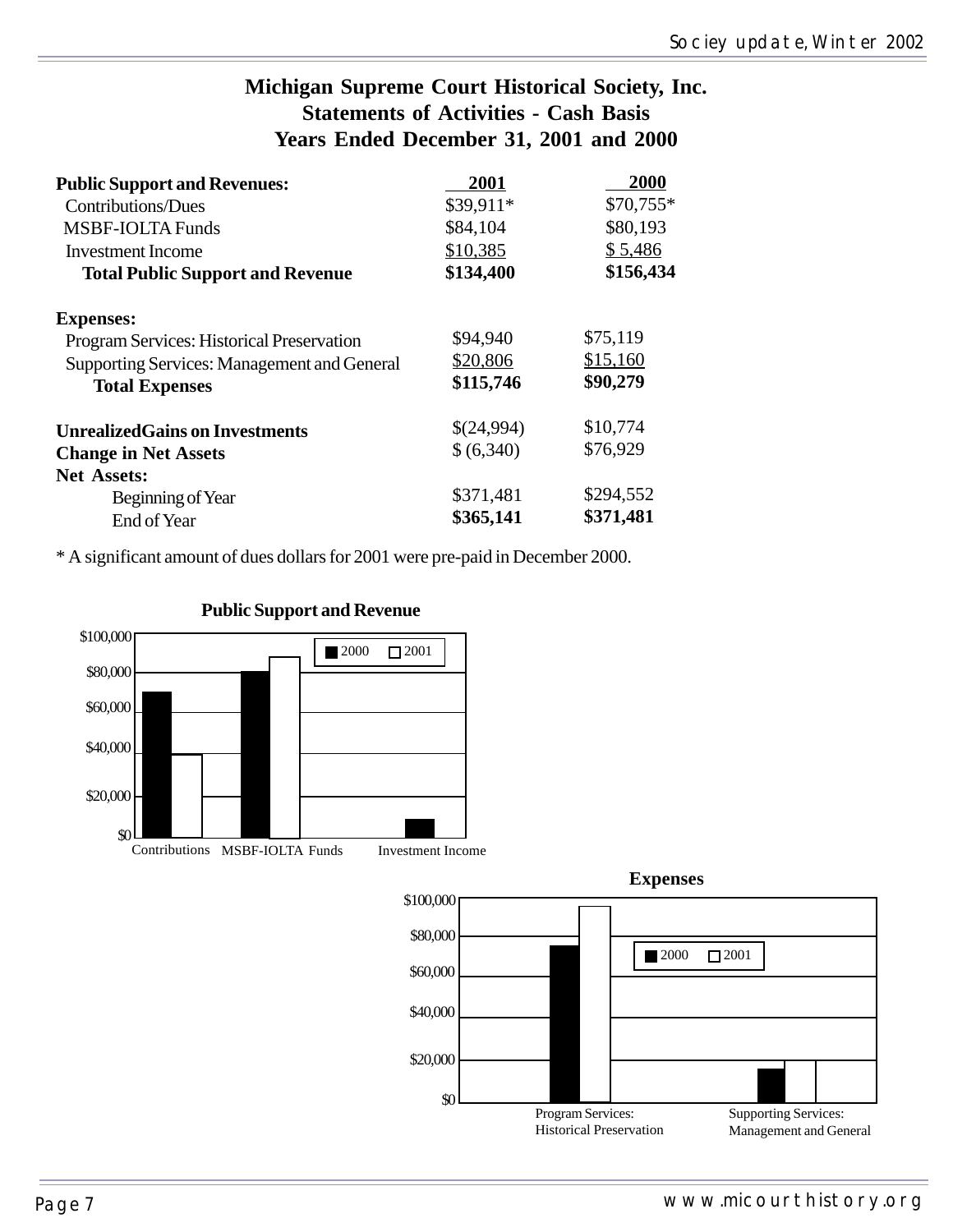

The year ahead will be filled with many exciting<br>events and opportunities. The Society will con<br>tinue to concentrate on "getting our name out<br>re" and on making the information we collect and events and opportunities. The Society will con tinue to concentrate on "getting our name out there" and on making the information we collect and distribute accessible to more and more Michiganders. We will begin the year with a concentration on making more information easily accessible on the world wide web and by working to update and upgrade our website.

Here are just some of the exciting programs you can look for in the upcoming year:

#### **PUBLICATIONS**

The *Society Update* will continue to be produced quarterly. Past issues of the *Update* are available on our website and contain vignettes and stories for use by anyone interested in the history of the Court.

All of the information contained in our "Michigan Supreme Court Historical Reference Guide" is also available on the website. We hope to soon add a printable copy of the "Brief History of the Michigan Supreme Court," a collection of speeches and vignettes given by Society members over the years, and all of the research and information available in our lesson plans.

#### **WEBSITE**

The Society's website, *www.micourthistory.org*, is online and is already an excellent source of information for the public. In 2002, we plan to complete a general redesign and update of the site, making it easier to search, easier to explore, and easier to use.

Part of our task in updating the site will include adding more information such as legal vignettes and recent historical events, as well as making the links more effective.

Please take a look at the site and let me hear your comments and suggestions. Any feedback on the usefulness and content of the site is welcome.

#### **PORTRAIT COLLECTION**

The Society is currently working with former Chief Justice Mallett to begin the process of commissioning his portrait. (Tax-deductible contributions are being accepted for the project.) We anticipate having the portrait completed by the fall of this year.

The Society is continuing to pursue the commission of a portrait for Chief Justice James H. Brickley, and we continue to look forward to its completion and dedication.

#### **MEMBERSHIP LUNCHEON**

This year's annual Membership Luncheon will again be held at the Detroit Athletic Club and will take place on April 18<sup>th</sup>. All Society members and their guests are encouraged to attend this event to mingle with Michigan Supreme Court justices past and present and to interact with fellow members.

#### **COLEMAN INTERNSHIP**

This year's Coleman Intern will be working directly with the Vincent Voice Library at Michigan State University. The assignment will be to index the existing oral histories so that both the audio and textual versions can be easily searched. In addition, this year's intern will be a key component in making sure that the oral histories are available to both libraries and the public by the end of the year.

#### **EDUCATION PROJECT**

The lesson plan packets are assembled and ready for use. The early part of 2002 will be spent marketing the packets to teachers and obtaining feedback on their usefulness, content, and effectiveness. We plan to have all of the plans and supporting materials available on the website in the near future.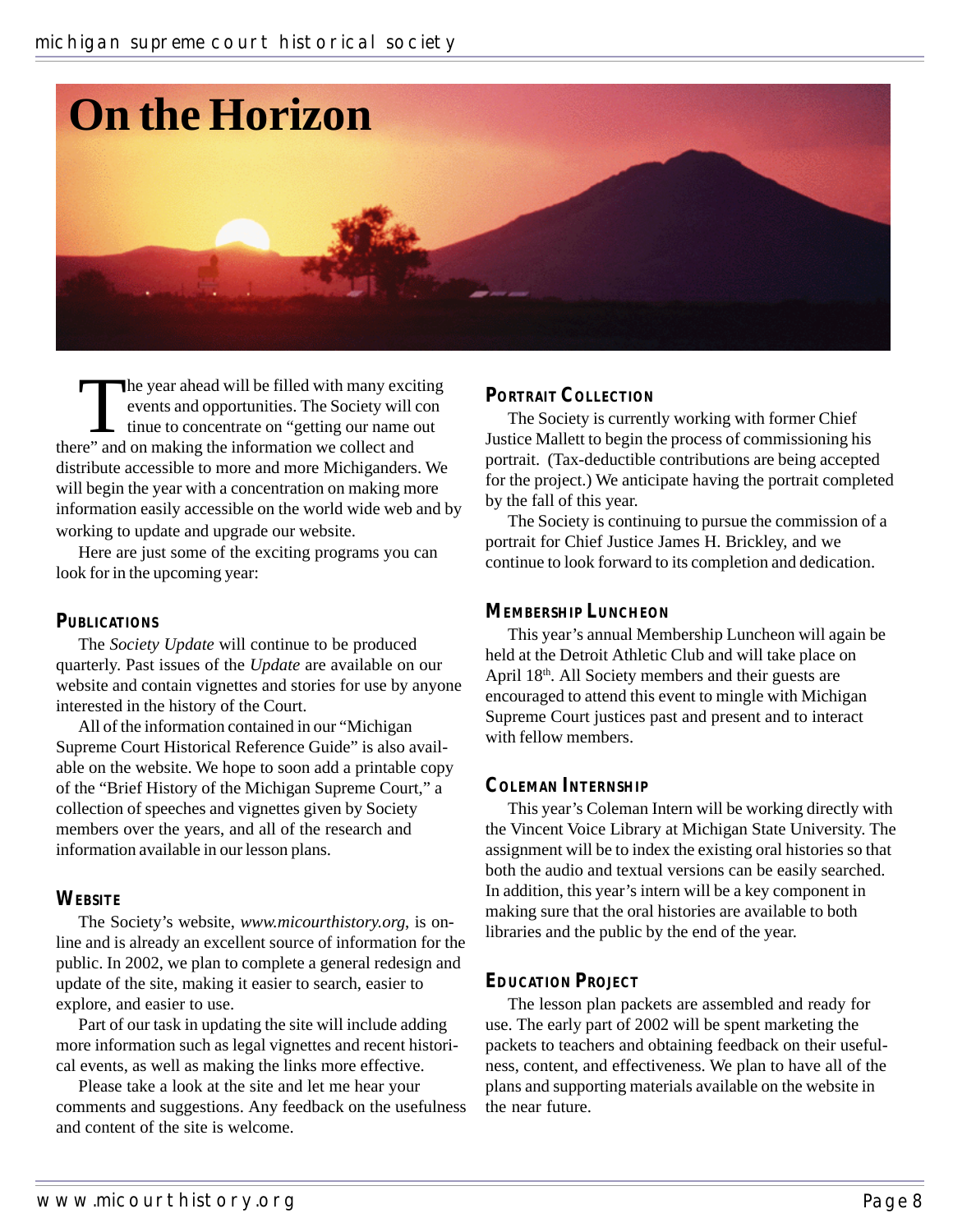#### **ORAL HISTORIES**

The oral history project, which was started by Roger Lane in the 90s, has officially been revived and will be well underway by early 2002. An oral historian has been retained to begin interviewing retired justices and we anticipate having complete oral histories for Justices Levin and Boyle by the end of the year. These interviews will be transcribed and will be added to the collection at the Vincent Voice Library.

#### **HALL OF JUSTICE**

Last, but certainly not least, the dedication of the new Hall of Justice and the move into the new building will dominate the Society's calendar early this fall. The Society is actively involved in the planning of the dedication and will be involved in nearly all of the events surrounding the October dedidation.

The Society office will be relocated to the new building sometime in October, and I am looking forward to being in closer proximity to the members of the Court staff that I work with on a regular basis.

I thank all of you, once again, for your continued membership in and support of the Historical Society. The Society's continued improvement and our ability to offer new programs and information hinges on your belief in what we are doing. As with most nonprofit organizations, we are only as strong as our members, and that makes the Historical Society very strong indeed.

*Angela Bergman serves as the Executive Director of the Society.*

# **In Recent News........**

#### **SOCIETY HIRES 2002 COLEMAN INTERN**

The Historical Society is proud to welcome Henry Lau as its 2002 Coleman Intern.

Henry, a junior at Michigan State University, is a native Michigander – born in Pontiac and raised in Sterling Heights. Through James Madison College at MSU, Henry is pursuing a B.A. in International Relations and is enrolled in area studies in the Asian Studies Program, focusing particularly on East Asia. Henry's plans after graduation are not concrete. "My hopes after graduation are to either enter a private sector business involved in Asia or to move on to an M.A. at UC-Berkeley," Henry explains.

Henry was chosen for this position in cooperation with Michigan State's Vincent Voice Library.



**Through** the **facilities** at the Library, he will be working on

indexing the Society's existing oral histories and placing both the textual and audio versions of the histories on-line for any and all to enjoy. His interest in historical studies, as well as his expertise working with transcription and the unique programs utilized by the Library made him an excellent fit to this project.

#### **JUSTICES NEIL E. REID AND EDWARD M. SHARPE HONORED BY THE HISTORICAL SOCIETY**

Former Michigan Supreme Court Justices Neil E. Reid and Edward M. Sharpe were honored during a special session of the Michigan Supreme Court on January 23, 2002. The portraits of the Justices, both of whom served on the Court in the mid-1900s, were dedicated to the Court in a brief ceremony.

Speaking on behalf of the Society, Society vice-president Frederick G. Beusser, III offered brief remarks presenting the portriat of Justice Reid to the Court. Justice Reid, who served from 1944 through 1956, was the 67th Justice of the Michigan Supreme Court and served as Chief Justice of the Court in 1951.

Thomas Mayer, a former law clerk of Justice Sharpe, presented Justice Sharpe's portrait to the Court on behalf of the Society. Justice Sharpe served the Court from 1934 through 1957 and served as three separate terms as Chief Justice of the Court.

To view the portraits, which were both completed by Robert Maniscalco of Detroit, or to read the text of the presentations, please go to the Michigan Supreme Court Historical Society website at *www.micourthistory.org* and click on the Recent News button.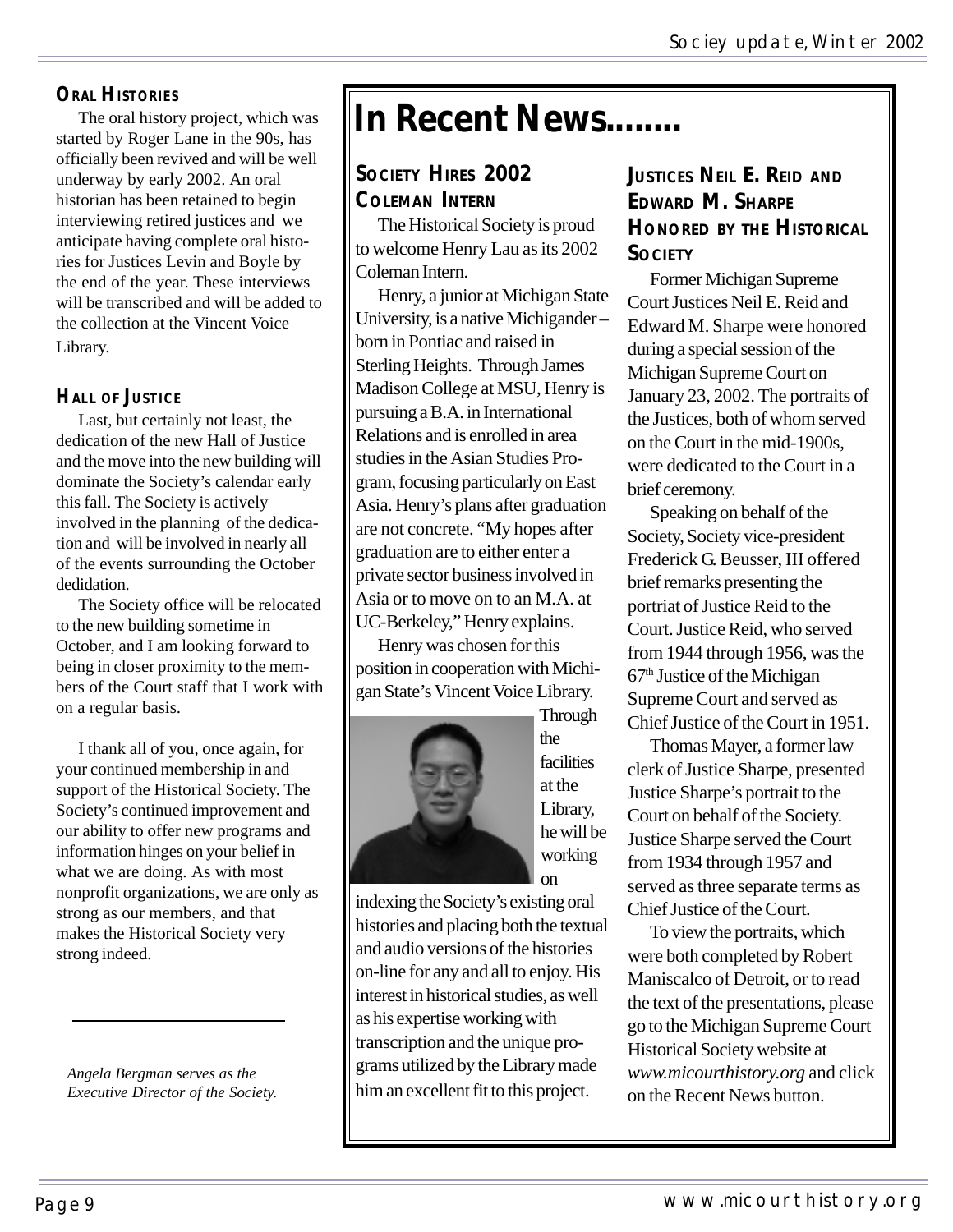R. Stuart Hoffius, 1989

### **Membership Roster**

The Society groups its members into three categories: Life Members, which includes the categories of Benefactor, Major Sponsor, and Sponsor; Annual Members, containing the categories of Contributing, Sustaining, Patron, and Student; and Corporate/ Law Firm Members. The year listed after each member's name indicates the year he/she joined the Michigan Supreme Court Historical Society.

#### **Life Members**

#### *Benefactor, Over \$5,000*

Alan T. Ackerman, 1988 Dorothy Comstock Riley, 1988 Avern L. Cohn, 1989 John W. Fitzgerald, 1992 Gordon I. Ginsberg (Sigmund and Sophie Rohlik Foundation), 1997 Wallace D. Riley, 1988 Randall Taylor, 2000 Emmet E. Tracy, 1989

#### *Major Sponsor, \$2500 - \$4900*

Thomas E. Brennan, 1988 Mary S. Coleman, 1990 George A. Googasian, 1989 Charles R. Rutherford, 1990

#### *Sponsor, \$1000 - \$2499*

Dennis W. Archer, 1988 George J. Bedrosian, 1994 William D. Booth, 1990 Glen V. Borre, 1989 James H. Brickley, 1988 Prentiss M. Brown, Jr., 1993 Anthony C. Buesser, 1989 Frederick G. Buesser, III, 1990 George E. Bushnell, Jr., 1990 Alfred M. Butzbaugh, 1989 Michael F. Cavanagh, 1988 David W. Christensen, 1995 Clark Hill PLC, 1988 John S. Clark, 1988 John L. Collins, 1989 Richard P. Condit, 1994 James Corden, 1989 Thomas W. Cranmer, 1994 Julia D. Darlow, 1989 Julius Denenberg, 1989 David L. Denn, 1989 Eric E. Doster, 1998 Eugene Driker, 1989 Albert J. Engel, 1989 John Feikens, 1989 Lynn A. Feldhouse, 1995 Edward P. Frohlich, 1989 Thomas A. Gottschalk, 1995 Nancy Williams Gram, 1990 Robert P. Griffin, 1988 Bruce M. Groom, 1989 William P. Hampton, 1994 Boyd A. Henderson, 1988

Joseph N. Impastato, 1993 Frank J. Kelley, 1993 Cornelia G. Kennedy, 1990 Thomas G. Kienbaum, 1997 John A. Krsul, Jr., 1989 Terri Land, 1996 Roger F. Lane, 1991 Patrick J. Ledwidge, 1990 Charles L. Levin, 1988 Dean S. Lewis, 1989 Lawrence B. Lindemer, 1990 Benjamin H. Logan, II, 1989 John H. Logie, 1989 Barbara B. MacKenzie, 1989 Joseph Maniscalco, 1995 Samuel E. McCargo, 1989 Michigan Lawyers Auxiliary, 2001 James E. Mies, 1989 Miller Cohen PLC, 1990 Eugene D. Mossner, 1990 Robert Nitschke, 2000 Lawrence P. Nolan, 1989 John Corbett O'Meara, 1989 Kenneth E. Prather, 1990 John W. Reed, 1988 Richard D. Reed, 1989 John E. Riecker, 1989 James K. Robinson, 1989 James L. Ryan, 1993 Theodore Sachs, 1989 Louis A. Smith, 1993 George E. Snyder, 1989 Theodore Souris, 1988 N. Otto Stockmeyer, Jr., 1989 Clifford W. Taylor, 1989 Thomas M. Cooley Law School, 1989 Amanda Van Dussen, 1991 David C. Vokes, 1989 Eugene G. Wanger, 1995 Richard D. Weber, 1989 Robert B. Webster, 1993 Helene N. White, 1997 Bryan J. Williams, 1989 John M. Wright, 1988

#### **Annual Members** *Patron, \$500-\$999*

Glenn S. Allen, Jr. , 1989 Lanie Anderson, 1995 Janet Callahan Barnes, 1994 Charles F. Behler, 1997 Robert A. Benson, 1997 Bryan M. Black, 1989 Geraldine Bledsoe Ford, 2001 Patricia J. Boyle, 1993 John S. Brennan, 1993 Thomas E. Brennan, Jr., 1990

William R. Buesser, 1989 ElaineCharney, 1995 Karen Anne Chopra, 1998 Maura D. Corrigan, 1993 John L. Cote', 1989 Thomas W. Cranmer, 1994 John W. Cummiskey, 1993 Robert J. Danhof, 1989 Martin M. Doctoroff, 1994 Patricia Drury, 1995 Patrick J. Duggan, 1993 Jan K. G. Dunn, 1993 Elaine Fieldman, 1997 Gerald A. Fisher, 1994 Gerald R. Ford, 1994 Paul V. Gadola, 1993 John W. Gelder, 1994 Michael C. Gergely, 1994 Leonard D. Givens, 1994 Ronna Stevens Gold, 1993 Deborah L. Gordon, 1996 Joseph D. Grano, 1993 Roman S. Gribbs, 1996 Patrick E. Hackett, 1994 Marilyn K. Hall, 1990 Frederick L. Harris, 1993 Daniel J. Henry, Jr., 1996 James M. Hicks, Jr., 1996 Mark R. High, 1995 Douglas W. Hillman, 1989 Robert L. Hooker, 1994 Carl F. Ingraham, 1994 John P. Jacobs, 1994 Charles W. Joiner, 1995 Patrick J. Keating, 1990 Mary C. Kedzior, 2000 Stephen M. Kelley, 1993 Marilyn J. Kelly, 1997 Kienbaum Opperwall Hardy & Pelton, 1994 Joseph Kimble, 1996 John N. Kirkendall, 1989 D. Michael Kratchman, 1994 Helen M. Kuhnmuench, 1993 Daniel J. LaCombe, 2001 Denise Langford Morris, 1995 Norman J. LeVasseur, 1994 Norman Lippitt, 1995 Conrad L. Mallett, Jr., 1992 Robert Maniscalco, 1996 Walter Martin, 1995 Thomas C. Mayer, 1993 Richard D. McLellan, 1995 Thomas A. McNish, 1998 Wendell A. Miles, 1989 Bruce A. Miller, 1994 James A. Mitchell, 1993

Emmit D. Moore, 1990 Christopher D. Morris,

1995

#### **Special Thanks to Our Corporate/Law Firm Members**

*Barris, Sott, Denn & Driker PLLC Butzel Long PC Clark Hill PC Cox Hodgman & Giarmarco The Googasian Firm Honigman Miller Schwartz & Cohn Miller Canfield Riley Roumell & Connolly*

John F. Noonan, 1994 Walter H. North, 1997 Patrick J. O'Brien, 1993 Rolland R. O'Hare, 1994 Jerome F. O'Rourke, 1995 Roland L. Olzark, 1991 Alice McCann Osburn, 1994 William D. Parsley, 1997 William Patterson, 1989 Dennis J. Pheney, 1994 David L. Porteous, 1992 Wendy L. Potts, 1994 Wayne F. Pratt, 1993 Clayton E. Preisel, 1989 Richard E. Rassel, 1994 Maureen Pulte Reilly, 1993 John T. Rogers, 1994 Mary Massaron Ross, 1997 Thomas Roumell, 1994 Charles Rutherford, Jr., 1997 John F. Schaefer, 1996 Thomas R. Schultz, 1996 Alan E. Schwartz, 1996 John E. Scott, 1995 Erwin S. Simon, 1990 Myzell Sowell, 1995 David J. Sparrow, 1994 Harry S. Stark, 1994 Jo Ann C. Stevenson, 1993 Nathaniel W. Stroup, 1993 Richard F. Suhrheinrich, 1994 Brian Sullivan, 1989 Vesta Svenson, 1989 Arthur J. Tarnow, 1994 Maurice B. Townsend, Jr., 1994 Gerald Tuchow, 1990 Twenty-Two Investment Co., 2000 Robert G. Waddell, 1994 Elizabeth A. Weaver, 1989 William C. Whitbeck, 1997 White Schneider Baird Young & Chiodini, 1995

Richard E. Whitmer, 1994 Robert C. Williams, 1990 Fred L. Woodworth, 1995 Gilbert L. Ziegler, 1994

#### *Sustaining, \$250-\$499*

Elizabeth A. Baergen, 2001 Frederick M. Baker, Jr. , 1998 Louis D. Beer, 1991 Fred L. Borchard, 1995 Patrick J. Brennan, 1993 Lawrence S. Charfoos, 2001 William D. Cohan, 1993 Martin L. Critchell, 1998 Gregory J. DeMars, 1989 Herbert D. Doan, 1994 Douglas J. Donaldson, 1995 William J. Giovan, 1994 R. James Harvey, 1996 Jeffrey G. Heuer, 2001 Stuart D. Hubbell, 1995 David A. King, 1997 Dennis C. Kolenda, 1997 Thomas L. Ludington, 1995 Gerald Marcinkoski, 1996 Stephen J. Markman, 1999 Marcia M. McBrien, 1993 Victor M. Norris, 2001 Christine D. Oldani, 1998

#### **Memorial Donations:**

Hon. Dorothy Comstock Riley in honor of Hon. James H. Brickley Robert S. McKenzie and Hon. Joseph B. Sullivan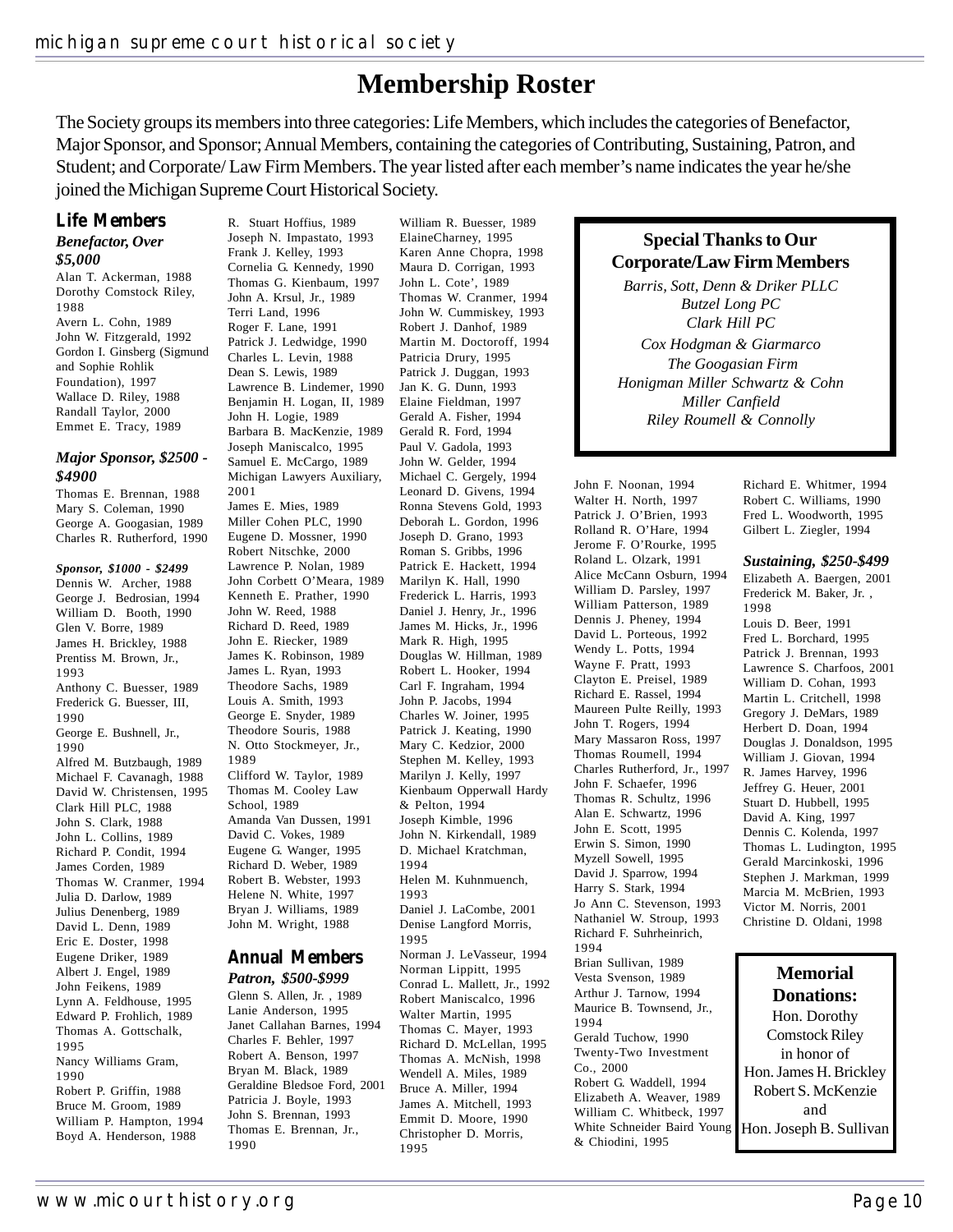Edward H. Pappas, 1994 Judith M. Pickering, 2001 Pollard & Albertson, 2001 Douglas D. Roche, 1994 Michael D. Schwartz, 1989 Peter F. Secchia, 1994 Betty Semrau, 1995 Theresa M. Serra, 2001 H. David Soet, 1995 Richard F. Vander Veen III, 1993 Robert P. Young, 1999

#### *Contributing, \$100- \$249*

Nina Dodge Abrams, 2001 Ruben Acosta, 2001 Gerard J. Andree, 2001 Edward Avadenka, 2001 Henry Baskin, 2001 John T. Berry, 2001 Jack H. Bindes, 2001 Paul D. Borman, 2001 John F. Brady, 2001 Megan Maher Brennan, 2001 James A. Brescoll, 2001 John F. Burns, 2001 William L. Cahalan, 2001 Lawrence G. Campbell, 2000 Carole L. Chiamp, 2001 Gilbert C. Cox, Jr., 2000 Sam Cucinella, 2001 Robert J. Dickman, 2001 Nancy J. Diehl, 2001 Mae E. Doss, 2001 Michael Ellis, 2000 James P. Feeney, 2001 Jon Feikens, 2001 Cheryl A. Fletcher, 2001 Judith A. Fullerton, 2001 Patricia Rossi Galvin, 2001 Miles C. Gergerding, 2001 Charles F. Glass, 2001 Fred Gordon, 2001 Sheldon W. Gordon, 2001 Grahaven Estates Development Company, 2001 Richard Allen Griffin, 2001 Gross, Nemeth & Silverman, 2001 Joseph L. Hardig, Jr., 2001 Thomas G. Hardy, 2001 Susan L. Haroutunian, 2001 Pamela R. Harwood, 2001 Michael M. Hathaway, 2001 Carl W. Herstein, 2000 Patrick R. Joslyn, 2001 Marjorie Baird Keils, 2001 Sharon M. Kelly, 2001 Adrienne S. King, 2001 Robert S. Krause, 2001 Patrick Kruse, 2001 Richard D. Kuhn, 2001 David M. Lawson, 2001 Don LeDuc, 2000 Frederica K. Lombard, 2001 Linda S. McAlpine, 2001 Jennifer Mead, 1999

Donna T. Morris, 2001 Melinda Morris, 2001 Michael Murray, 2001 Mark W. Peters, 2001 Wendy M. Readous, 2001 Rosalind Rochkind, 2001 Coleen V. Ronayne, 2001 Harriet B. Rotter, 2001 Thomas Ryan, 2001 William A. Sankbeil, 2001 Bonnie Sawusch, 2001 James L. Shonkwiler, 2001 Louis E.Simhauser, 2000 Theodore J. St. Antoine, 2001 Michael L. Stacey, 2001 Nancy M. Sugimoto, 2001 Michael J. Talbot, 2001 Charles J. Taunt, 2001 Stephen Tupper, 1999 Marke E. Werder, 2001 Jaquelyn M. Wilson, 2001 Robert C. Wilson, 2001 I.W. Winsten, 2001 Roger L. Wolcott, 2001 Tamara S. York, 2001 Elizabeth A. Zatina, 2001 Theodore P. Zegouras, 2001

#### *Student*

Charles Luftig, 2001 Cami M. Pendell-Leavitt, 2001 Staci Stoddard, 2001

# **Save the Date! Annual Membership Luncheon**

**Thursday, April 18, 2002 -- Noon at The Detroit Athletic Club Detroit, Michigan**

**Hosted by the Michigan Supreme Court Historical Society**



### **2001 Board of Directors**



Left to Right (Back Row) Hon. Charles L. Levin, Roger F. Lane, Bruce M. Groom, Hon. James L. Ryan, Richard D. Reed, Eugene D. Mossner, Christine D. Oldani, David L. Porteous, and Hon. Denise Langford Morris (Front Row) Frederick G. Beusser, III, Charles R. Rutherford, Lawrence P. Nolan, Hon. Dorothy Comstock Riley, Wallace D. Riley, Hon. Thomas E. Brennan, and Hon. Wendy L. Potts (Directors not pictured) John T. Berry, Prentiss M. Brown, Jr., Lawrence G. Campbell, Hon. John W. Fitzgerald, Hon. R. Stuart Hoffius, Hon. Frank J. Kelley, Hon. Conrad L. Mallett, Jr., and John W. Reed

#### Page 11 and the control of the control of the control of the www.micourthistory.org